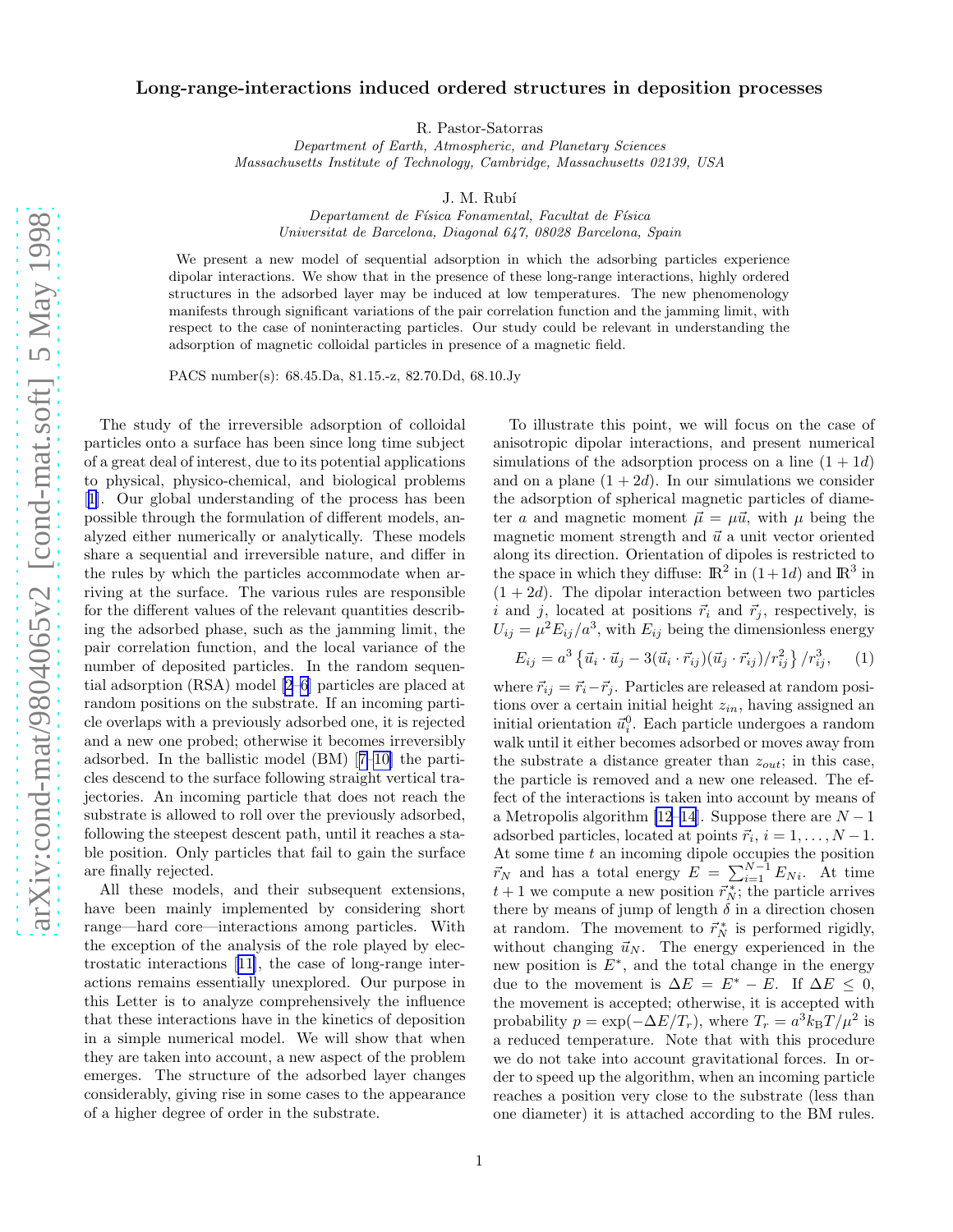<span id="page-1-0"></span>

FIG. 1. Pair correlation function for dipolar adsorption, in the free limit  $T_r \rightarrow \infty$ , and for models REL and PAR at  $T_r = 0.$ 



FIG. 2. Chain-length density function for dipolar adsorption, in the free limit  $T_r \to \infty$ , and for models REL and PAR at  $T_r = 0$ .

This procedure indeed assumes the presence of a strong short-ranged attraction between the substrate and the particles, which overcomes dipolar interactions at short distances.

The description of the algorithm is completed by prescribing the dynamics of the dipoles. We have considered two possibilities under scrutiny, defining two different models: (i) Relaxed dipoles (model REL). The initial orientation  $\vec{u}_i^0$  of the dipoles is assigned at random. After every accepted movement, the moment of the random walker is oriented along the direction of the total magnetic field on its position. After adsorption, a newly attached dipole undergoes a last relaxation, and its direction does not change any more. There are two natural choices for the orientation of the first adsorbed dipole: either select it randomly or parallel to the substrate. Both cases provide comparable results, within the error bars. The results reported here correspond to a random initial dipole. (ii) Parallel dipoles (model PAR). All dipoles are parallel to the substrate, pointing rigidly towards a predetermined fixed direction. Both models are actually the limits of a process of adsorption of relaxing dipoles in the presence of a magnetic field. Model REL is recovered in the limit of zero field, whereas model PAR corresponds to a very strong field.

In  $(1+1d)$  we have simulated the adsorption of dipoles at different temperatures onto a substrate of length L. The results reported here are mainly for  $L = 150a$ ; larger system sizes provided systematically equivalent results. We have selected the parameters  $\delta = a/2$ ,  $z_{in} = 15a$ , and  $z_{out} = 20a$ . These are conservative estimates; since dipolar interactions decay in average as  $r^{-3}$ , the energy diminishes more than 3 orders of magnitude from the neighborhood of the substrate to the launching height  $z_{in}$ . Higher values of  $z_{in}$  and  $z_{out}$  were tested, providing comparable results but dramatically increasing the computation time.

The presence of dipolar interactions is expected to induce changes in the structure of the adsorbed phase. We have investigated this point in  $(1 + 1d)$  by computing the density at jamming  $\theta_{\infty}$ , the pair correlation function  $g(r)$ , and a new quantity, the *chain-length density func*tion  $P(n)$ . The BM rule adopted for the final allocation of the dipoles allows an incoming particle to roll over another, adsorbing therefore close together and forming chains—sets of contiguous particles—in  $(1+1d)$  [\[15\]](#page-3-0). We define  $P(n)$  as the density of chains of length n, per unit length of substrate. This function is related to the jamming limit through  $\theta_{\infty} = \sum_{n=1}^{\infty} n P(n)$ .

In order to first check our algorithm, we have generated 1000 jammed configurations on a linear substrate of  $L = 750a$ , in the limit  $T_r \to \infty$  (free BM). We recover a jamming limit  $\theta_{\infty}^{BM} = 0.8079 \pm 0.0004$ , in excellent agreement with theoretical predictions  $\theta_{\infty}^{th} \approx 0.80865$  [\[8](#page-3-0)]. The REL and PAR models render in the most extreme case of  $T_r = 0$  (limit of zero temperature or infinitely strong interactions) the jamming limits  $\theta_{\infty}^{REL} = 0.855 \pm 0.002$ and  $\theta_{\infty}^{PAR} = 0.752 \pm 0.002$ , respectively. The difference with the BM value is rather notable, larger than a 5.7% and 7.0%, respectively. This feature should be contrasted with the small variations in the jamming limit due to the consideration of hydrodynamic interactions in the process (around 1.4%)[[16\]](#page-3-0).

Figure 1 depicts the pair correlation function  $g(r)$  for BM, and both models REL and PAR at  $T_r = 0$ . Model REL enhances greatly the maxima of  $g(r)$ , which occur at distances  $r_p = ap$ , for integer p (that is, corresponding to interparticle distances equal to a multiple of the diameter). We find in this case that the peaks decay exponentially, defining a correlation length of the form  $g^{REL}(r_p) \sim \exp(-r_p/\xi)$ . We estimate  $\xi = 4.73 \pm 0.04$ . In model PAR, on the other hand, correlations are strongly suppressed; the peaks in the function are almost invisible for  $r > 2a$ .

Given the expression  $(1)$  for the dipolar energy, it is energetically favorable for the particles to form linear chains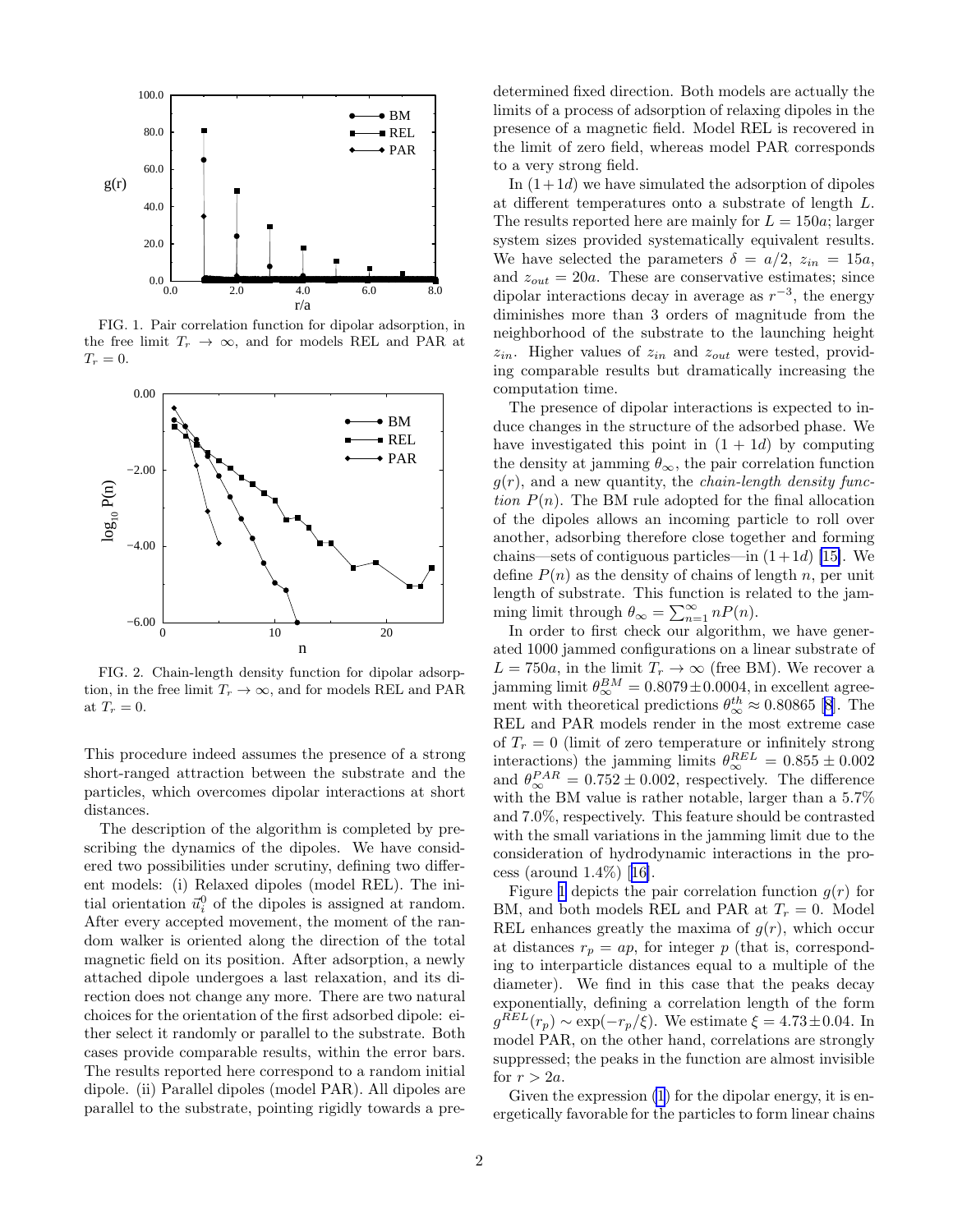

FIG. 3. Jamming limit  $\theta_{\infty}$  as a function of the reduced temperature  $T_r$  for the models REL (circles) and PAR (squares).

of aligned dipoles. This effect is studied in Fig. [2,](#page-1-0) where we have plotted  $P(n)$  for BM, and both REL and PAR at  $T_r = 0$ . We observe again an exponential decay for REL,  $P^{REL}(n) \sim \exp(-n/\bar{n})$ , with an estimated correlation size  $\bar{n} = 4.67 \pm 0.05$ , in good agreement with the characteristic length for the correlation function,  $\xi = 4.73$ . This exponential behaviour, on the other hand, is lost in BM and PAR; in those cases, the function  $P(n)$  decays much faster. The most characteristic property of Fig. [2](#page-1-0) is the way in which the weight of the distribution moves towards larger chains in model REL (up to  $n = 24$ , which is almost 1/6 of the total substrate length). Large chains are, on the contrary, strongly suppressed in model PAR (only  $n = 5, 1/30$  of the substrate length). The witch of the chain-length distribution can be estimated by means of the average chain length  $\langle n \rangle$ ,

$$
\langle n \rangle = \frac{\sum_{n=1}^{\infty} n P(n)}{\sum_{n=1}^{\infty} P(n)}.
$$
 (2)

We observe the values  $\langle n \rangle^{BM} = 1.857 \pm 0.003, \langle n \rangle^{PAR} =$  $1.298 \pm 0.007$ , and  $\langle n \rangle^{REL} = 2.52 \pm 0.02$ .

The next point we have analyzed is the dependence of the relevant quantities of the models on the temperature. In Figure 3 we have plotted the jamming limit  $\theta_{\infty}$  for models REL and PAR, as a function of the reduced temperature  $T_r$ . A similar plot is made in Fig. 4 for the average chain length  $\langle n \rangle$ . From these two figures we conclude that, when increasing  $T_r$ ,  $\theta_{\infty}$  and  $\langle n \rangle$ jump rather discontinuously towards the limit value at high temperature (BM). This behaviour contrasts with the results reported for the diffusion-limited aggregation (DLA) of particles with dipolar interactions [\[13,14](#page-3-0)]. In those works, the fractal dimension of the agregates was



FIG. 4. Average chain length  $\langle n \rangle$  as a function of the reduced temperature  $T_r$  for the models REL (circles) and PAR (squares).

computed as a function of a reduced temperature  $T_r$ . It was found that the fractal dimension of dipolar DLA also changes between a high and a low temperature values, with a transition that seems to be continuous, taking place during almost 4 orders of magnitude in  $T_r$ . In the present case, however, we observe a transition ocurring in a range of about 1.5 orders of magnitud in  $T_r$ . It seems therefore more likely the presence of a crossover in dipolar adsorption. The discontinuous nature of this crossover is smoothed by finite-size effects, but would be more evident in larger systems. We note that the crossover would happen at different characteristic temperatures  $T_c$  for the two models. In view of Figs. 3 and 4, we estimate the values  $T_c^{REL} \approx 10^{-1.25}$  and  $T_c^{PAR} \approx 10^{-0.5}$ .

Finally, in order to study the effects of dimensionality, we have considered the extension of our model to  $(1 + 2d)$ , by adsorbing dipolar particles onto a plane of size  $L \times L$ . In the case of free BM, we recover a jamming limit  $\theta_{\infty} = 0.609 \pm 0.003$ , in good agreement with previous simulations [\[9](#page-3-0),[10](#page-3-0)]. When introducing dipolar interactions at  $T_r < \infty$ , the algorithm turns out to be extremely time consuming, specially for model PAR. We report here preliminary results only for model REL at  $T_r = 0$ , on surfaces of a fairly small size  $(L = 10a)$ . Figure [5](#page-3-0) depicts typical configurations in free BM and REL. The arrows drawn correspond to the projection onto the adsorption plane of the originally tridimensional dipoles. We can observe the local effect of the interactions, ordering the dipoles of neighboring particles in order to minimize the dipolar energy [\(1](#page-0-0)). The estimated value of the jamming limit is in the case REL  $\theta_{\infty} = 0.622 \pm 0.003$ . The difference with respect to the free case is 1.8%, smaller than that observed in  $(1+1d)$ . This is a result to be expected, since increasing the dimensionality increases the possibil-